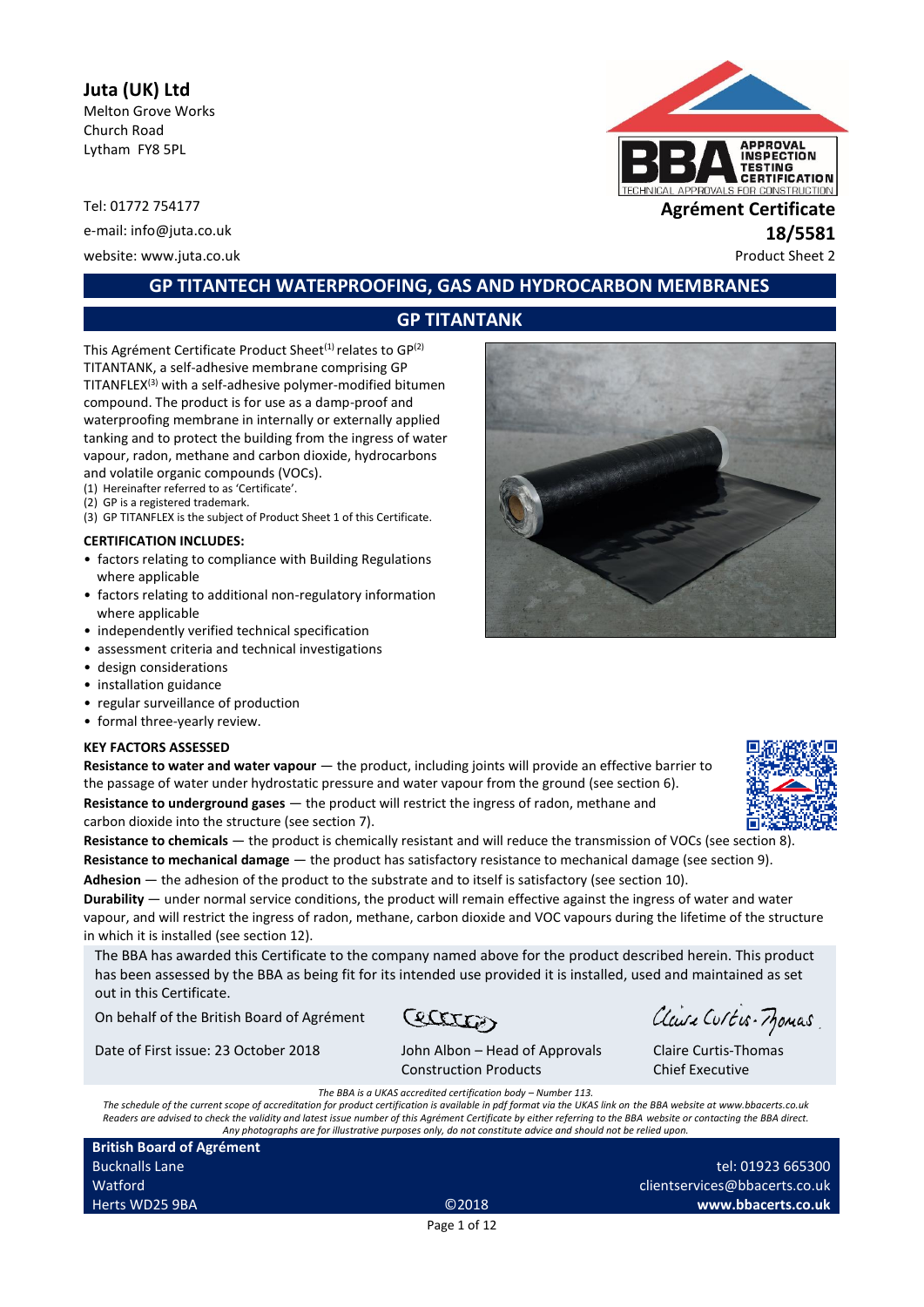# **Regulations**

In the opinion of the BBA, GP TITANTANK, if installed, used and maintained in accordance with this Certificate, can satisfy or contribute to satisfying the relevant requirements of the following Building Regulations (the presence of a UK map indicates that the subject is related to the Building Regulations in the region or regions of the UK depicted):

|                                                          | The Building Regulations 2010 (England and Wales) (as amended) |                                                                                                                                                                                                                                                                                                                                                                                                                                                                                                                                                                                |  |
|----------------------------------------------------------|----------------------------------------------------------------|--------------------------------------------------------------------------------------------------------------------------------------------------------------------------------------------------------------------------------------------------------------------------------------------------------------------------------------------------------------------------------------------------------------------------------------------------------------------------------------------------------------------------------------------------------------------------------|--|
| <b>Requirement:</b><br>Comment:                          | C1(2)                                                          | Site preparation and resistance to contaminants<br>The product will contribute to a construction satisfying this Requirement. See sections<br>7.1, 7.2 and 8 of this Certificate.                                                                                                                                                                                                                                                                                                                                                                                              |  |
| <b>Requirement:</b><br>Comment:                          | C2(a)                                                          | <b>Resistance to moisture</b><br>The product, including joints, will enable a structure to satisfy this Requirement. See<br>sections 6.1 and 6.2 of this Certificate.                                                                                                                                                                                                                                                                                                                                                                                                          |  |
| <b>Regulation:</b><br>Comment:                           | 7                                                              | <b>Materials and workmanship</b><br>The product is acceptable. See section 12.1 and the Installation part of this Certificate.                                                                                                                                                                                                                                                                                                                                                                                                                                                 |  |
|                                                          |                                                                | The Building (Scotland) Regulations 2004 (as amended)                                                                                                                                                                                                                                                                                                                                                                                                                                                                                                                          |  |
| <b>Regulation:</b><br>Comment:                           | 8(1)                                                           | Durability, workmanship and fitness of materials<br>The use of the product satisfies the requirements of this Regulation. See section 12.1<br>and the Installation part of this Certificate.                                                                                                                                                                                                                                                                                                                                                                                   |  |
| <b>Regulation:</b><br>Standard:<br>Standard:<br>Comment: | 9<br>3.1<br>3.2                                                | <b>Building standards applicable to construction</b><br>Site preparation - harmful and dangerous substances<br>Site preparation - protection from radon gas<br>When properly installed in a correctly designed structure, the product will form an<br>effective barrier to the movement of radon, methane, carbon dioxide and VOC vapours<br>enabling compliance with these Standards, with reference to clauses 3.1.2 <sup>(1)(2)</sup> , 3.1.6 <sup>(1)(2)</sup> ,<br>3.1.7 <sup>(1)(2)</sup> and 3.2.2 <sup>(1)(2)</sup> . See sections 7.1, 7.2 and 8 of this Certificate. |  |
| Standard:<br>Comment:                                    | 3.4                                                            | Moisture from the ground<br>The product, including joints, will enable a structure to satisfy the requirements of this<br>Standard, with reference to clauses 3.4.2 <sup>(1)(2)</sup> , 3.4.4 <sup>(1)(2)</sup> 3.4.6 <sup>(1)(2)</sup> . See sections 6.1 and 6.2<br>of this Certificate.                                                                                                                                                                                                                                                                                     |  |
| Standard:<br>Comment:                                    | 7.1(a)                                                         | Statement of sustainability<br>The product can contribute to meeting the relevant requirements of Regulation 9,<br>Standards 1 to 6 and therefore will contribute to a construction meeting a bronze level<br>of sustainability as defined in this Standard.                                                                                                                                                                                                                                                                                                                   |  |
| <b>Regulation:</b><br>Comment:                           | 12                                                             | <b>Building standards applicable to conversions</b><br>Comments in relation to the product under Regulation 9, Standards 1 to 6 also apply to<br>this Regulation, with reference to clause 0.12.1 <sup>(1)(2)</sup> and Schedule $6^{(1)(2)}$ .<br>(1) Technical Handbook (Domestic).                                                                                                                                                                                                                                                                                          |  |
|                                                          |                                                                | (2) Technical Handbook (Non-Domestic).<br>The Building Regulations (Northern Ireland) 2012 (as amended)                                                                                                                                                                                                                                                                                                                                                                                                                                                                        |  |
| <b>Regulation:</b><br>Comment:                           | 23(a)(i)<br>(iii)(b)(i)                                        | <b>Fitness of materials and workmanship</b><br>The product is acceptable. See section 12.1 and the Installation part of this Certificate.                                                                                                                                                                                                                                                                                                                                                                                                                                      |  |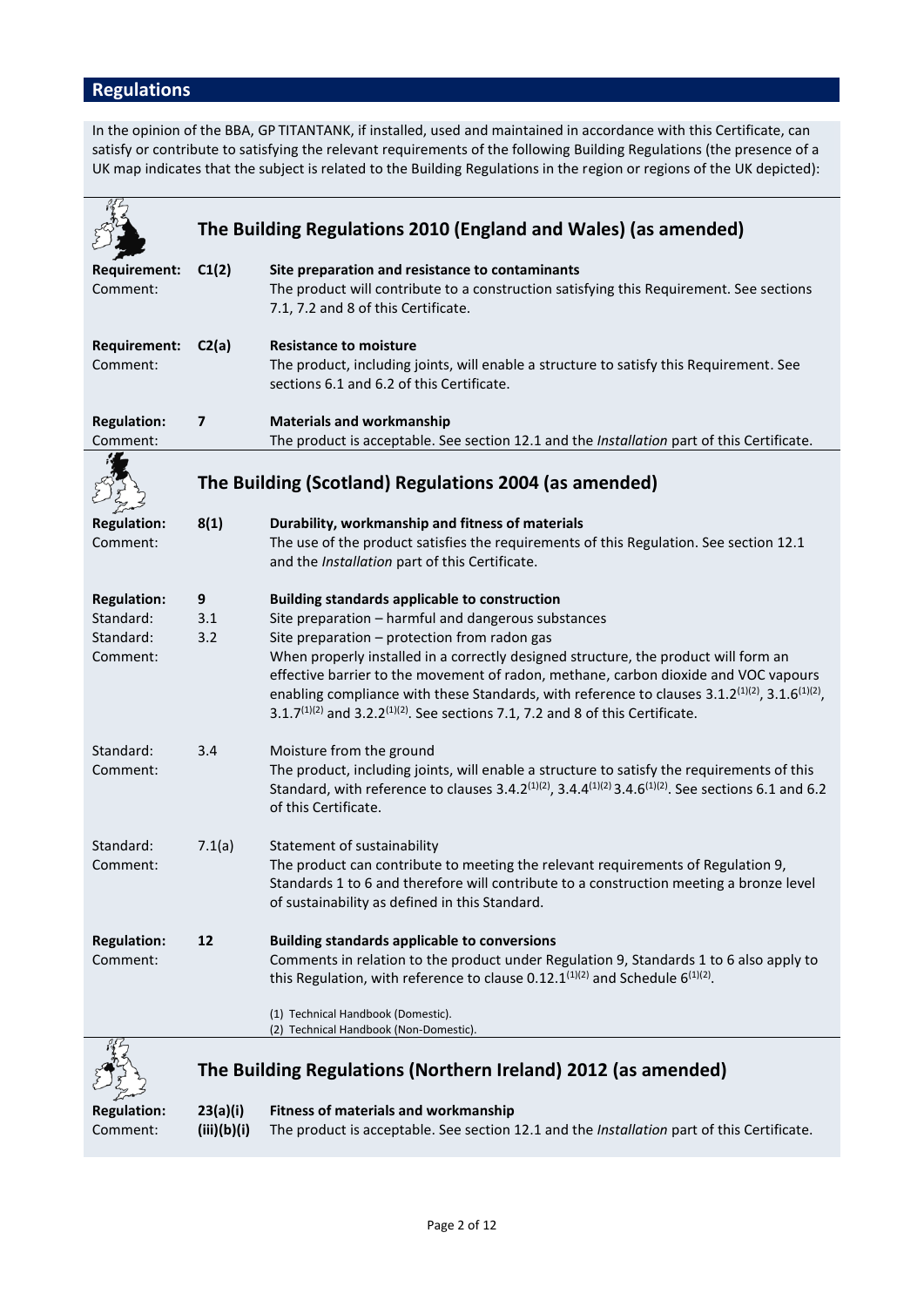| <b>Regulation:</b><br>Comment: | $26(1)(b)$ ,<br>26(2) | Site preparation and resistance to contaminants<br>The product will contribute to a construction satisfying the requirements of this<br>Regulation. See sections 7.1, 7.2 and 8 of this Certificate. |
|--------------------------------|-----------------------|------------------------------------------------------------------------------------------------------------------------------------------------------------------------------------------------------|
| <b>Regulation:</b><br>Comment: | 28(a)                 | Resistance to moisture and weather<br>The product, including joints, will enable a structure to satisfy this Regulation. See<br>sections 6.1 and 6.2 of this Certificate.                            |

# **Construction (Design and Management) Regulations 2015 Construction (Design and Management) Regulations (Northern Ireland) 2016**

Information in this Certificate may assist the client, designer (including Principal Designer) and contractor (including Principal Contractor) to address their obligations under these Regulations.

See section: 3 *Delivery and site handling* (3.1, 3.2 and 3.4 to 3.6) of this Certificate.

## **Additional Information**

## **NHBC Standards 2018**

In the opinion of the BBA, GP TITANTANK, if installed, used and maintained in accordance with this Certificate, can satisfy or contribute to satisfying the relevant requirements in relation to *NHBC Standards*, Chapters 4.1 *Land quality managing ground conditions*, 5.1 *Substructure and ground bearing floors,* Clause 5.1.20 *Damp-proofing concrete floors* and 5.4 *Waterproofing of basements and other below ground structures,* for use externally as a post applied membrane.

Where Grade 2 or 3 protection is required and the below ground wall retains more than 600 mm measured from the top of the retained ground to the lowest finished floor level, the product must be used in combination with either Type B or C waterproofing protection, as defined in BS 8102 : 2009.

The Certificate holder should be consulted for approved Type B and C solutions.

## **CE marking**

The Certificate holder has taken the responsibility of CE marking the product, in accordance with harmonised European Standard EN 13967 : 2012. An asterisk (\*) appearing in this Certificate indicates that data shown are given in the manufacturer's Declaration of Performance.

# **Technical Specification**

## **1 Description**

1.1 GP TITANTANK is a nominal 1.5 mm thick membrane comprising GP TITANFLEX with a self-adhesive polymermodified bitumen compound applied to one face, leaving a 50 mm wide selvedge to allow taping or hot air welding of side laps. The self-adhesive layer is protected with a siliconized polypropylene release film. The product has the nominal characteristics given in Table 1.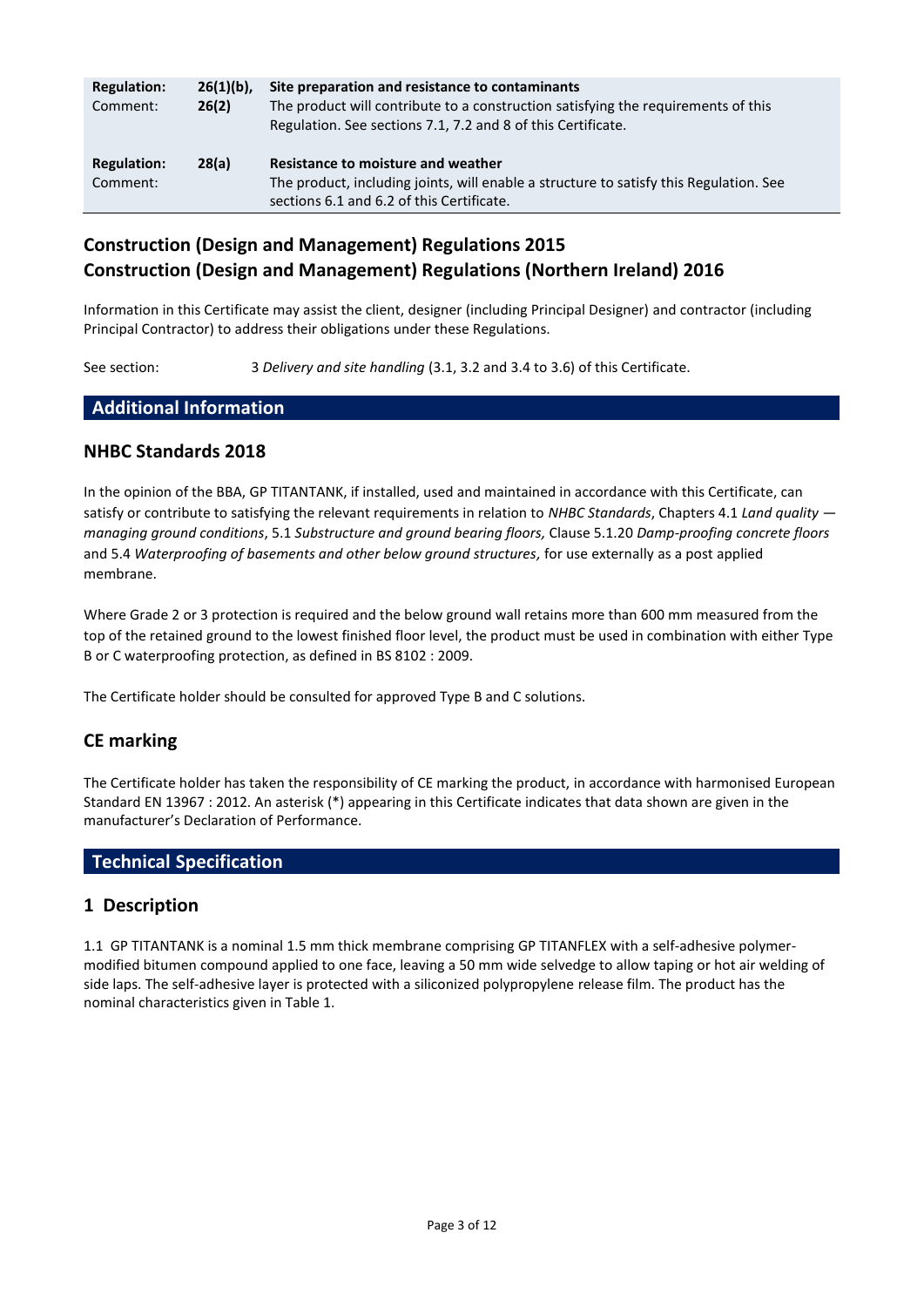| Table 1 Nominal characteristics                             |               |  |
|-------------------------------------------------------------|---------------|--|
| Characteristic (unit)                                       | Value         |  |
| Thickness (mm)                                              | 1.5           |  |
| Roll Length (m)                                             | 20            |  |
| Roll Width (m)                                              | 0.3, 0.9, 1.0 |  |
| Mass per unit area $(g \cdot m^{-2})$                       | 1000          |  |
| Impact resistance (mm)                                      | $\geq 900$    |  |
| Tensile strength* ( $N·50$ mm <sup>-1</sup> )               |               |  |
| MD                                                          | $\geq$ 550    |  |
| CD.                                                         | $\geq 400$    |  |
| Elongation (%)                                              | $\geq$ 550    |  |
| Water vapour transmission $(g \cdot m^{-2} \cdot day^{-1})$ | $0.11 - 0.18$ |  |
| Watertightness* (60 kPa)                                    | Pass          |  |
| Nail tear* (N)                                              |               |  |
| MD and CD                                                   | $\geq 300$    |  |
| Resistance to static loading* (kg)                          | $\geq 20$     |  |

1.2 Ancillary items for use with the product and included in this assessment are:

- GP PRIMER a bituminous solvent-based primer used to prime masonry substrates prior to the application of GP TITANTANK
- GP TAPE an extruded double-sided butyl rubber based tape for sealing overlap joints where hot air welding is not required.

1.3 Other ancillary items for use with the product, but outside the scope of this Certificate, include:

- protection fleece and/or protection boards for use over the membrane to protect it from damage by trafficking during the installation
- fleece-backed butyl sealing tape for use over joints to provide additional protection and a smooth finish
- pre-fabricated corner units and top hats
- specialised sealants and liquid-applied membranes for sealing around penetrations and pile caps
- void-vent geocomposite membranes for use as part of a gas/VOC restrictive system
- angle fillets.

The Certificate holder should be consulted for suitable products.

## **2 Manufacture**

2.1 The product is manufactured by extrusion and laminating processes.

2.2 As part of the assessment and ongoing surveillance of product quality, the BBA has:

- agreed with the manufacturer the quality control procedures and product testing to be undertaken
- assessed and agreed the quality control operated over batches of incoming materials
- monitored the production process and verified that it is in accordance with the documented process
- evaluated the process for management of nonconformities
- checked that equipment has been properly tested and calibrated
- undertaken to carry out the above measures on a regular basis through a surveillance process, to verify that the specifications and quality control operated by the manufacturer are being maintained.

2.3 The management systems of the manufacturer have been assessed and registered as meeting the requirements of EN ISO 9001: 2008 by TÜV Austria (Certificate 010150310/02) and BSI (Certificate Q09303).

# **3 Delivery and site handling**

3.1 GP TITANTANK is available in rolls of 0.3 x 20 m, 0.9 x 20 m and 1 x 20 m, packed in cardboard cartons.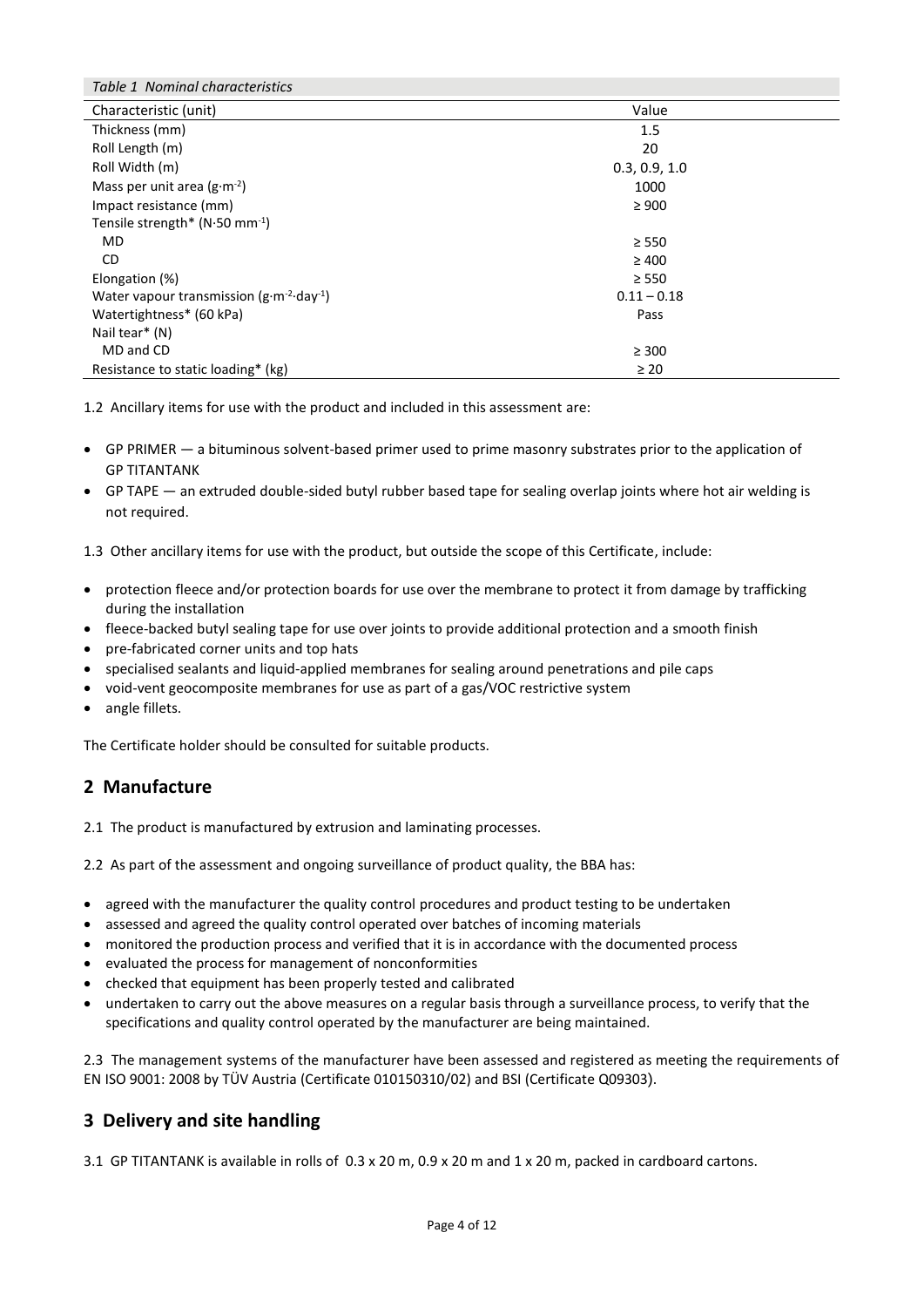3.2 Each carton contains one 0.9 or 1 m wide roll or three 0.3 m wide rolls weighing approximately 25, 28 and 25 kg respectively.

3.3 The product should be stored in an upright position under clean and dry conditions, at a temperature above 5°C, protected from freezing conditions and high temperatures.

3.4 GP TAPE is available in rolls of 50 mm x 1.5 mm x 10 m, in black. The product is packed into cardboard boxes. Each box contains 12 rolls and has a nominal weight of 1 kg.

3.5 GP Bitumen Primer is supplied in 5 and 25 litre tins.

3.6 The Certificate holder has taken the responsibility of classifying and labelling the product under the *CLP Regulation (EC) No 1272/2008 on the classification, labelling and packaging of substances and mixtures*. Users must refer to the relevant Safety Data Sheet(s).

## **Assessment and Technical Investigations**

The following is a summary of the assessment and technical investigations carried out on GP TITANTANK.

#### **Design Considerations**

#### **4 Use**

4.1 GP TITANTANK is satisfactory for use as a Type A waterproofing protection, as defined in BS 8102 : 2009 for the waterproofing on new-build underground structures, and as a damp-proofing membrane for solid floors in accordance with the relevant clauses of CP 102 : 1973 Section 3, BS 8000-0 : 2014 and BS 8000-4 : 1989.

4.2 The product can be internally and externally applied to provide an effective barrier to the transmission of liquid water where Grades 1 to 3 waterproofing protection is required, as defined in Table 2 of BS 8102 : 2009.

4.3 Where Grade 3 waterproofing protection is required, the environment must be controlled by use of ventilation, dehumidification and/or air conditioning, as appropriate, to ensure dampness does not occur. See also the *Additional information* part of this Certificate relating to *NHBC Standards* 2018.

4.4 The product is compatible with concrete, smooth brick and blockwork or screeded substrates, and is resistant to those chemicals likely to be present in normal service conditions.

4.5 The product is satisfactory for use as a gas-resistant membrane to restrict the ingress of methane, carbon dioxide and radon. Installations must be verified in accordance with BS 8485 : 2015.

4.6 The GP TITANFLEX film component of the membrane is chemically resistant when in contact with hydrocarbons and GP TITANTANK can be used externally applied to restrict the ingress of VOC vapours into the building. When used in buildings in areas at risk from VOCs, the guidance given in CIRIA Report C748 : 2014 should be followed.

4.7 The product should be fully protected immediately after it is installed, in accordance with the Certificate holder's instructions.

## **5 Practicability of installation**

The product should only be installed by installers who have been trained and approved by the Certificate holder. The Certificate holder must be consulted for suitable installers.

#### **6 Resistance to water and water vapour**



6.1 The product, including joints when completely sealed and consolidated, will resist the passage of water under hydrostatic pressure and moisture from the ground and so satisfy the relevant requirements of the national Building Regulations.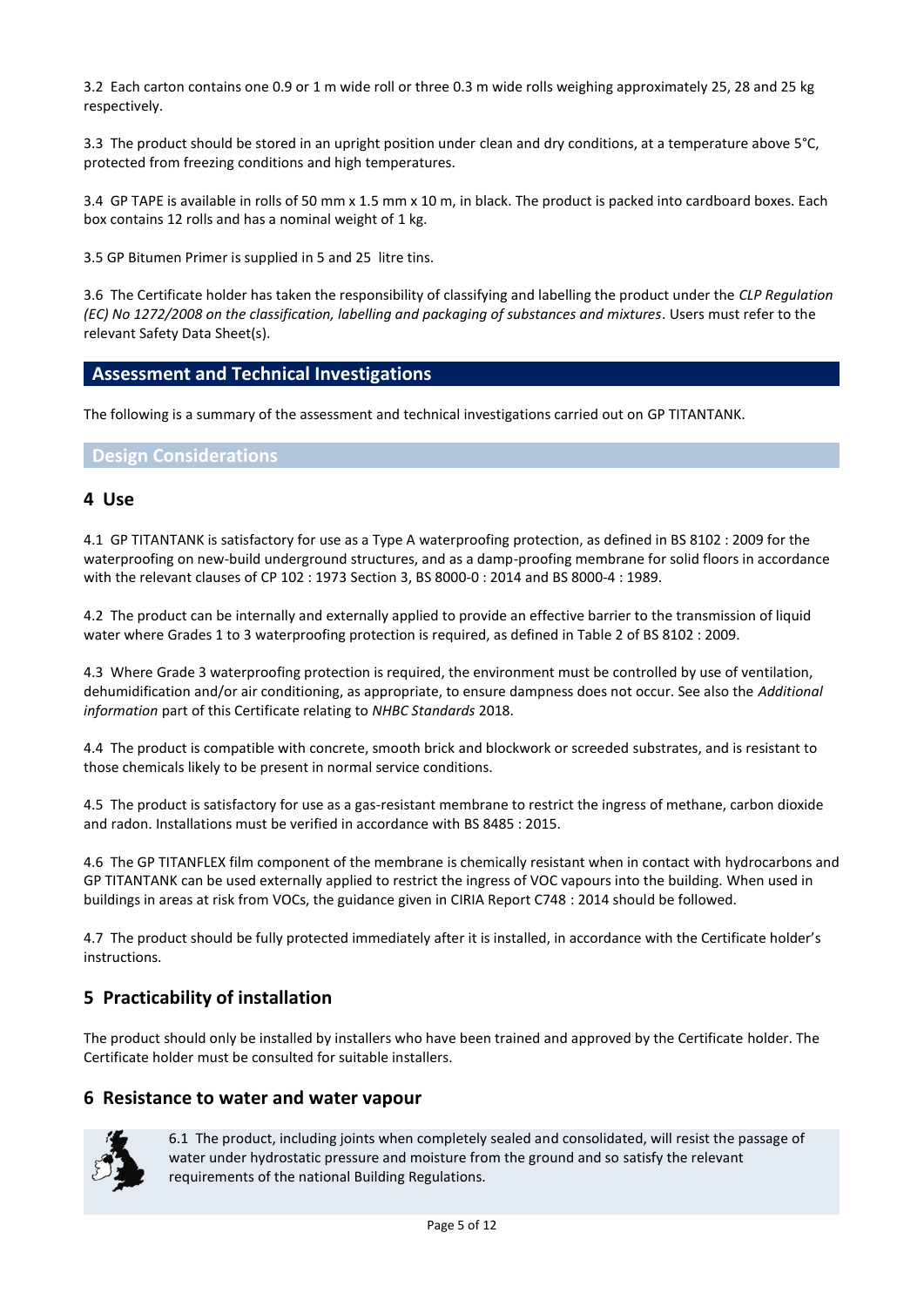6.2 When installed in accordance with the following documents, the membrane will comply with the minimum sheet thickness detailed in the national Building Regulations:

*England and Wales* — Approved document C, Requirements C2(a), Section 4.8 *Scotland* — Mandatory Standard 3.4, Technical Handbook(1)(2) (clauses 3.4.2, 3.4.4 and 3.4.6) *Northern Ireland* — Technical Booklet C, Regulation 28(a), section 5.5.

(1) Technical Handbook – Domestic. (2) Technical Handbook – Non-domestic.

6.3 The product is impervious to water and will give a waterproof layer capable of accepting minor structural movement without damage.

# **7 Resistance to underground gases**



7.1 The product, including hot air welded joints, will restrict the ingress of radon, methane and carbon dioxide into buildings from landfill and naturally occurring sources, and satisfy the performance for a gas-resistant membrane as defined in BS 8485 : 2015.

7.2 Measured gas permeability/diffusion values on unjointed GP TITANFLEX component of the membrane are given in Table 2.

*Table 2 Measured gas transmission rates and radon diffusion coefficient of GP TITANFLEX component of the membrane*

| Gas                                | Method              | Result                                                                              |
|------------------------------------|---------------------|-------------------------------------------------------------------------------------|
| Methane                            | ISO 15105-1         |                                                                                     |
| membrane without joint $(1)$       |                     | 0.13 ml $\cdot$ m <sup>-2</sup> $\cdot$ day <sup>-1</sup> $\cdot$ atm <sup>-1</sup> |
| membrane with joint <sup>(2)</sup> |                     | $\leq$ 1 ml·m <sup>-2</sup> ·day <sup>-1</sup> ·atm <sup>-1</sup>                   |
| Carbon dioxide (membrane without   | ISO 15105-1         | 3.01 ml $\cdot$ m <sup>-2</sup> $\cdot$ day <sup>-1</sup> $\cdot$ atm <sup>-1</sup> |
| joint $)^{(1)}$                    |                     |                                                                                     |
| Radon                              | Czech University    | $1.0 \times 10^{-12}$ m <sup>2</sup> ·s <sup>-1</sup>                               |
|                                    | (method K124/02/95) |                                                                                     |

(1) 0.50 mm thick GP TITANFLEX membrane tested.

(2) Hot air welded joint tested.

7.3 BRE Report BR 211 : 2015 recommends a 300 μm thick polyethylene sheet as a minimum required thickness for a radon gas-resistant membrane. It is generally accepted that other materials with comparable or higher gas-resistance are suitable, provided they can withstand the construction process. In the opinion of the BBA, the product satisfies these criteria.

## **8 Resistance to chemicals**



8.1 The GP TITANFLEX component of the membrane is resistant to the chemicals commonly found on construction sites. The results of immersion tests on GP TITANFLEX for a range of chemicals, including hydrocarbons, are given in Table 3. Site-specific examination and assessment should be carried out on a case by case basis to establish the suitability for any specific application and the need for additional testing.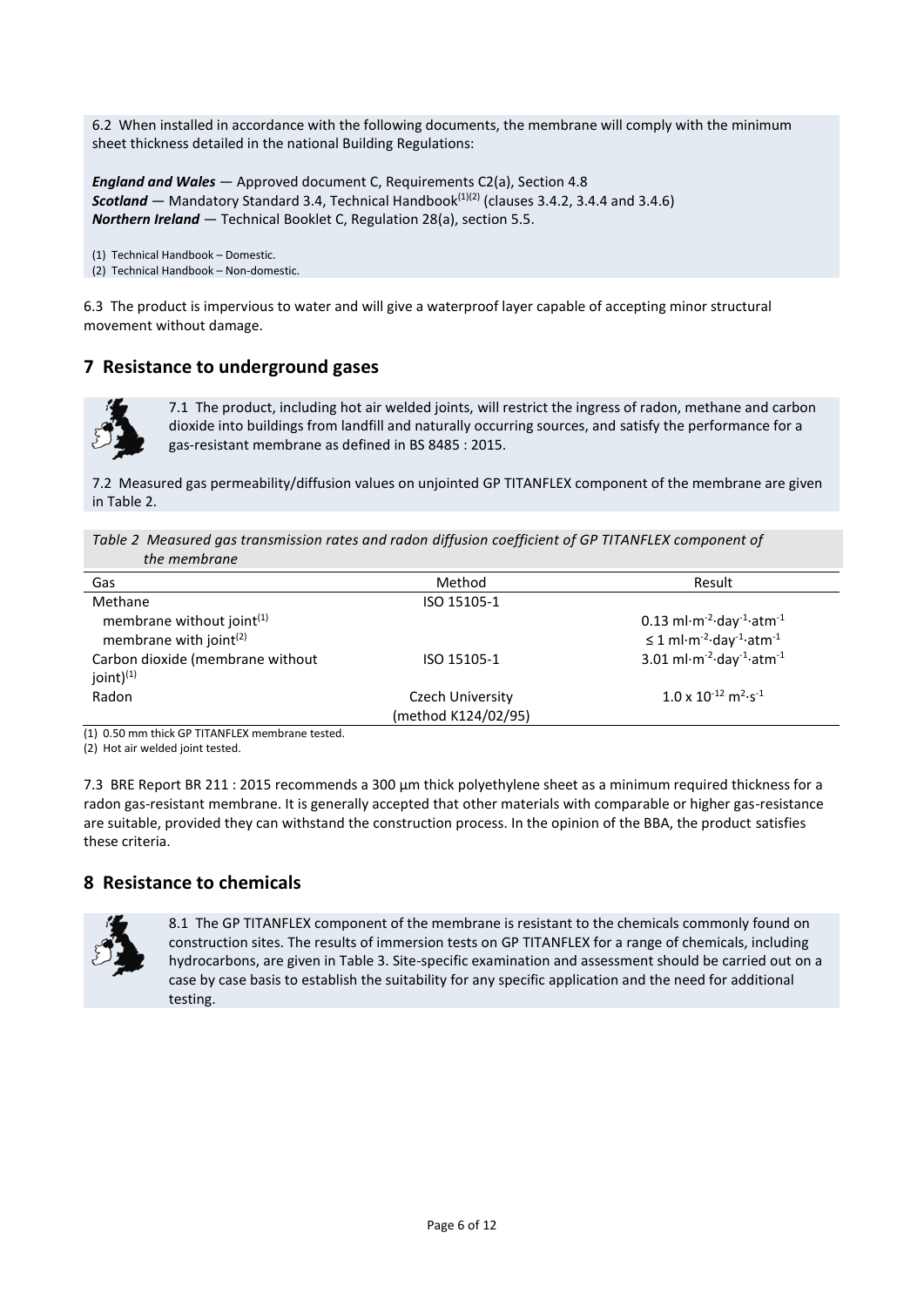| Table 3 Resistance to chemicals of GP TITANFLEX Membrane |                                                    |                         |        |
|----------------------------------------------------------|----------------------------------------------------|-------------------------|--------|
| Test method                                              | Exposure chemical(s)                               | <b>Retained Tensile</b> | Result |
|                                                          |                                                    | strength/elongation     |        |
|                                                          |                                                    | (%)                     |        |
| <b>BS EN 14414 : Method A</b>                            | Sulphuric acid (10% solution)                      | MD 108/117              | Pass   |
|                                                          |                                                    | CD 118/123              |        |
| BS EN 14414 : Method B                                   | Calcium hydroxide solution (saturated)             | MD 108/118              | Pass   |
|                                                          |                                                    | CD 107/122              |        |
| BS EN 14414 : Method C                                   | Diesel, paraffin, lubricating oil mixture          | MD 86/97                | Pass   |
|                                                          |                                                    | CD 80/92                |        |
| <b>BS EN 14414 : Method D</b>                            | Synthetic leachate comprising a mixture of organic | MD 101/103              | Pass   |
|                                                          | acids, glucose, chlorides, sulfates and phosphate  | CD 96/101               |        |
|                                                          | Benzene                                            | MD 95/101               | Pass   |
|                                                          | (saturated solution in water)                      | CD 102/104              |        |
|                                                          | Toluene                                            | MD 94/103               | Pass   |
|                                                          | (saturated solution in water)                      | CD 91/96                |        |
|                                                          | Ethyl benzene                                      | MD 99/100               | Pass   |
|                                                          | (saturated solution in water)                      | CD 97/95                |        |
|                                                          | m,p,o-Xylenes                                      | MD 91/93                | Pass   |
| <b>BS EN 14414</b>                                       | (saturated solution in water)                      | CD 106/103              |        |
|                                                          | Tetrachloroethene (PCE)                            | MD 93/97                | Pass   |
|                                                          | (saturated solution in water)                      | CD 102/104              |        |
|                                                          | Trichloroethene (TCE)                              | MD 99/102               | Pass   |
|                                                          | (saturated solution in water)                      | CD 93/100               |        |
|                                                          | Hexane                                             | MD 99/100               | Pass   |
|                                                          | (saturated solution in water)                      | CD 104/99               |        |
|                                                          | Napthalene                                         | MD 101/101              | Pass   |
|                                                          | (saturated solution in water)                      | CD 93/99                |        |

8.2 Measured vapour transmission rates for a range of VOCs are given in Table 3. A site-specific risk assessment should be carried out to establish the product's suitability for any specific application.

*Table 3 Measured vapour transmission rates of volatile organic compounds for GP TITANFLEX Membrane*(1)

| Volatile liquid                           | Method                | Result           |                                          |
|-------------------------------------------|-----------------------|------------------|------------------------------------------|
|                                           |                       | $(mg·m-2·day-1)$ | (ml·m <sup>-2</sup> ·day <sup>-1</sup> ) |
| Benzene <sup>(2)</sup>                    | ISO 15105-2 (Annex B) | 3.6              | 1.04                                     |
| Toluene <sup>(2)</sup>                    | ISO 15105-2 (Annex B) | 13.8             | 3.36                                     |
| Ethyl benzene <sup>(2)</sup>              | ISO 15105-2 (annex B) | 2.7              | 0.56                                     |
| m,p,o-Xylenes <sup>(2)</sup>              | ISO 15105-2 (Annex B) | 7.7              | 1.62                                     |
| Tetrachloroethene (PCE) <sup>(2)</sup>    | ISO 15105-2 (Annex B) | 26.2             | 3.54                                     |
| Trichloroethene (TCE) <sup>(2)</sup>      | ISO 15105-2 (Annex B) | 54.7             | 9.32                                     |
| Napthalene                                | ISO 15105-2 (Annex B) | < 0.0006         | < 0.0001                                 |
| Hexane $(2)$                              | ISO 15105-2 (Annex B) | 0.6              | 0.15                                     |
| Vinyl chloride                            | ISO 15105-2 (Annex B) | < 0.04           | $0.05^{(3)}$                             |
| Cis-1,2,-dichloroethene $^{(2)}$          | ISO 15105-2 (Annex B) | < 1.1            | $\leq 0.3$                               |
| 1,1,2,2,-tetrachloroethane <sup>(2)</sup> | ISO 15105-2 (Annex B) | < 0.008          | $\leq 0.001$                             |
| 1,1,2-trichloroethane $^{(2)}$            | ISO 15105-2 (Annex B) | < 0.006          | $\leq 0.001$                             |

(1) Membrane in contact with test gases at saturated vapour pressure unless otherwise noted.

(2) Membrane in contact with the liquid.

 $(3)$  0.05 cm<sup>3</sup>·m<sup>-2</sup>·day<sup>-1</sup>·bar<sup>-1</sup>.

# **9 Resistance to mechanical damage**

9.1 The membranes can be punctured by sharp objects; care should be taken when handling building materials and tools over the exposed surface.

9.2 Provided there are no sharp objects present either below the membrane or on the membrane's surface during installation of the membrane and protective layer, the product will not be damaged by normal foot traffic.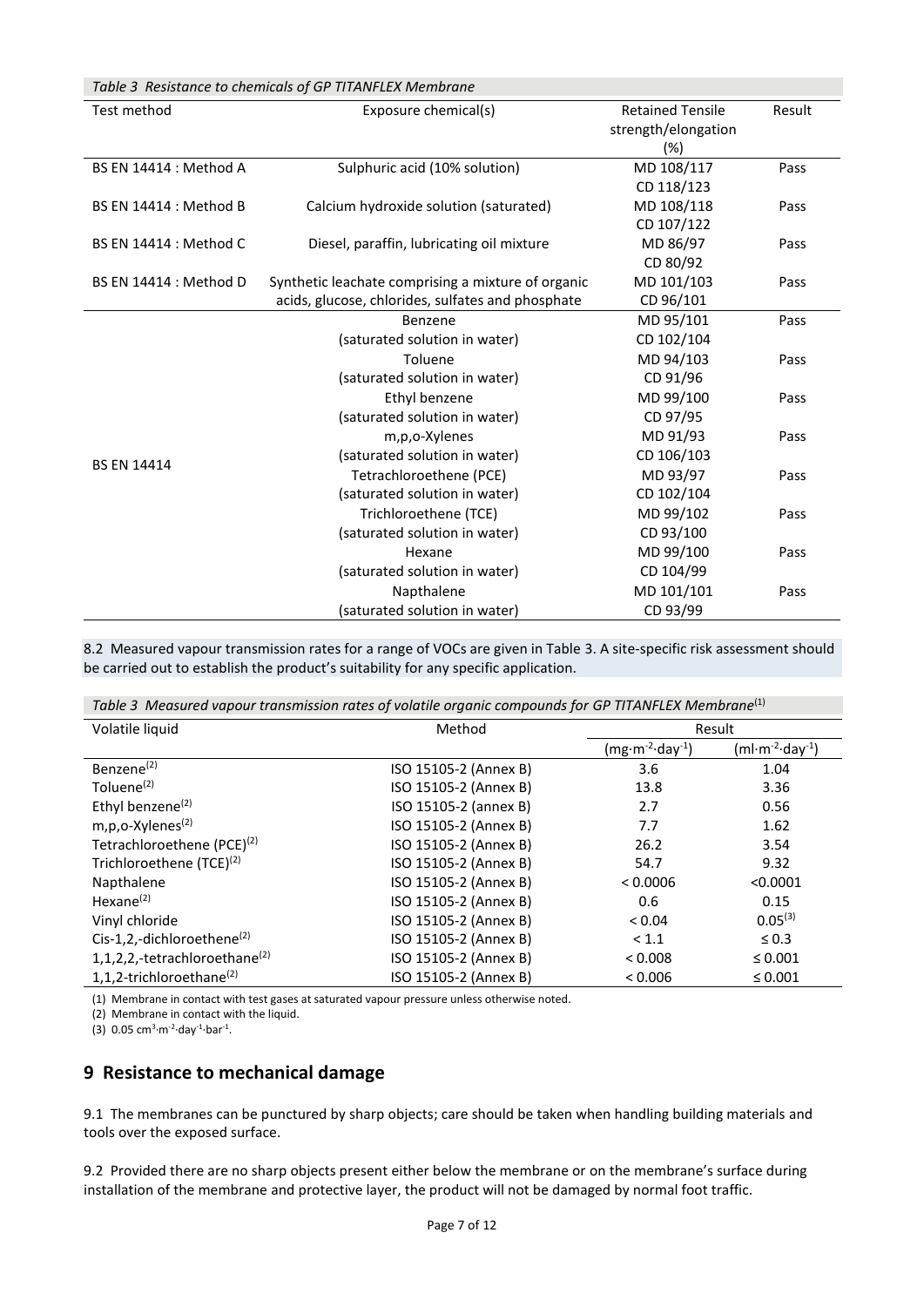# **10 Adhesion**

The adhesion of the product to the substrate and to itself, with joints as described in this Certificate, is satisfactory.

# **11 Maintenance**

As the product is confined within the structure and has suitable durability (see section 12), maintenance is not required. However, any damage occurring before enclosure must be repaired (see section 16).

# **12 Durability**



12.1 The product, when fully protected in normal circumstances, will remain effective against the ingress of water and water vapour, and will restrict the ingress of radon, methane, carbon dioxide and VOC vapours during the lifetime of the building.

12.2 The product will not be affected by short term exposure to ultraviolet light to allow for installation. Long periods of exposure may however reduce the effectiveness of the membrane and it should be protected from UV as soon as practicable after it is installed.

# **13 Reuse and recyclability**

The product contains polyethylene, which can be recycled.

#### **Installation**

## **14 General**

14.1 GP TITANTANK must be installed in accordance with the Certificate holder's instructions and this Certificate and follow the relevant guidance given in BRE Report BR 211 : 2015, BS 8485 : 2015 and CIRIA Report C748 : 2014.

14.2 The product can be installed in dry conditions at temperatures between 5 and 35°C. Care must be taken to ensure that there is no surface condensation when installing at low temperatures that could affect jointing.

14.3 The surface onto which the product is to be applied must be smooth, dry and free from sharp protrusions and debris that could damage the membrane. Brickwork or blockwork must be flush pointed or rendered to provide a smooth surface.

14.4 For waterproofing applications, GP TITANTANK must be installed in accordance with the relevant requirements of BS 8102 : 2009, CP 102 : 1973 Section 3, and the Certificate holder's instructions. Additional guidance on the use of damp-proof membrane materials is given in BS 8000-0 : 2014 and BS 8000-4 : 1989.

14.5 For internal tanking applications the membrane must be fully loaded.

14.6 For chemical and gas resistance applications it is recommended that the membrane is installed with hot air welded joints in accordance with the Certificate holder's instructions.

14.7 For VOC resistance applications, the membrane must be installed with hot air welded joints.

14.8 For waterproofing applications, joints in the membrane can be finished by hot air welding or using GP TAPE.

14.9 The membrane must be protected as soon as possible after it is installed to minimise the risk of damage from direct foot trafficking. Direct trafficking by vehicles must be avoided.

# **15 Procedure**

15.1 Prepared surfaces must be primed with GP Bitumen Primer, typically at a coverage rate of between 6 and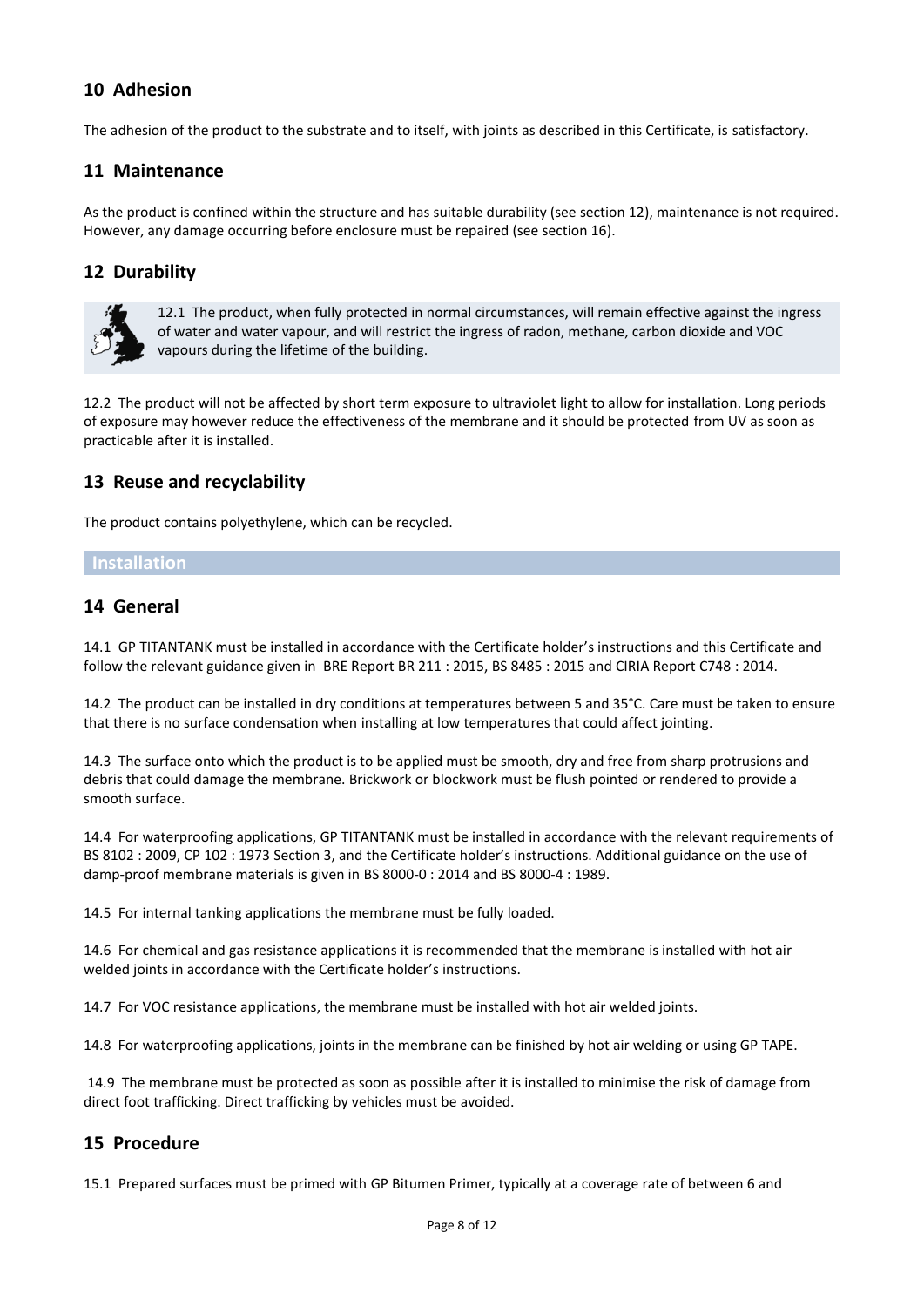10  $m<sup>2</sup>$  per litre, and allowed to dry before application of the membrane. Only areas that can be covered with the membrane on the same day should be primed.

15.2 Sharp angles at changes of direction should be avoided by using suitable angle fillets. The Certificate holder should be consulted for suitable products.

15.3 The membrane is cut to length allowing 150 mm for end laps and positioned by partially peeling back the release film and applying the self-adhesive face to the prepared surface.

#### **Self-adhesive lap jointing**

15.4 The release film is progressively removed and the membrane pressed firmly onto the wall, using firm hand pressure so that it is fully bonded to the surface.

15.5 The next sheet is laid over the existing edge of the previously applied sheet ensuring a minimum 100 mm edge lap and fixed to the substrate in the same way as the first sheet. Subsequent sheets are applied in the same way.

15.6 Where vertical drops require more than one length of membrane, a minimum overlap of 150 mm should be ensured, with the lower end of the upper length overlapping the upper end of the lower length, ensuring good weathering of the joints. End laps should be staggered.

15.7 Joints can be finished with GP TAPE and with a suitable sealing tape applied over the joint to provide a smooth finish or hot air welded.

15.8 In vertical applications, in cold or very warm weather, the top of the membrane may be temporarily supported with battens.

#### **Hot air welded joints**

15.9 Side laps and end laps must be a minimum of 100 mm and end laps should be staggered to avoid thickness buildup that could make sealing joints difficult.

15.10 All surfaces must be dry before welding.

15.11 Before welding work is carried out, trials must be completed to determine the 'operating window' for the welding equipment, materials and ambient conditions. Typically, the operating window will be between 180 to 240°C at a rate of 1.5 m/min. In case of doubt, the Certificate holder should be consulted for advice.

15.12 Side laps are welded using the 50 mm wide selvedge ensuring a minimum of 50 mm wide weld and must be checked for integrity after being formed.

15.13 End laps are sealed using a 100 mm wide strip of GP TITANFLEX laid centrally over the joint and fully welded.

15.14 All service penetrations and direction changes should be properly detailed in accordance with the Certificate holder's instructions. Service ducts should be vented to prevent the possibility of gas accumulating in confined spaces.

15.15 The continuity of the gas protection must extend over the footprint of the building, and the gas membrane must be sealed to a compatible gas-resistant damp-proof course.

15.16 The membrane must be protected as soon as possible after installation.

15.17 For gas and VOC resistance applications the membrane installation should be subject to third-party independent validation, in accordance with BS 8485 : 2015 and/or CIRIA Report C748 : 2014.

## **16 Repair**

Any damage to the membrane must be repaired using a patch of the membrane. All patched areas must extend a minimum of 100 mm from the damaged area. For gas and VOC resistant applications a patch of GP TITANFLEX must be used and hot air welded. If required, repair work should be confirmed by an independent validation report, as all gas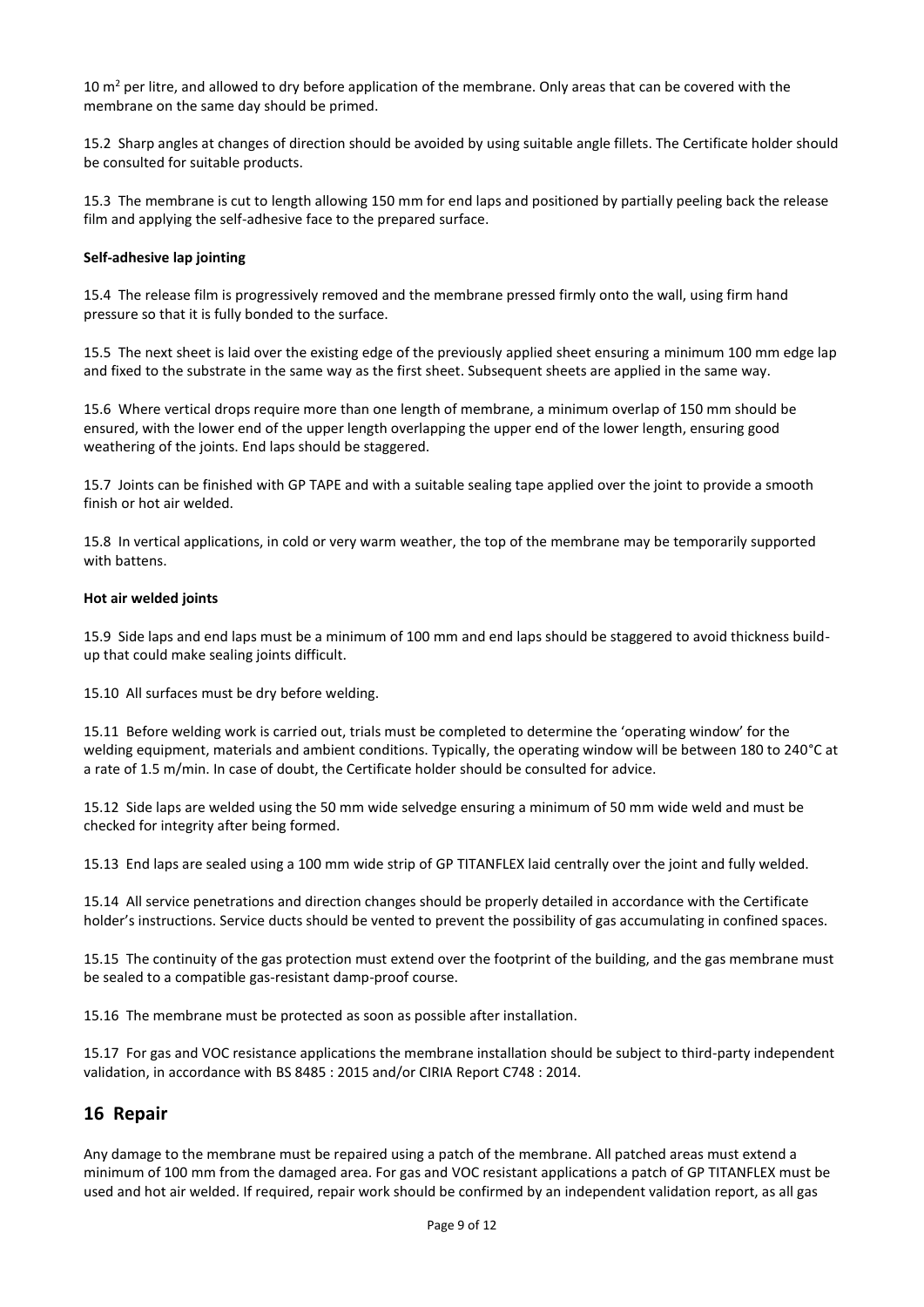membrane installations should be subject to third-party validation in accordance with BS 8485 : 2015 and/or CIRIA Report C748 : 2014.

#### **Technical Investigations**

# **17 Tests**

17.1 Tests were carried out on GP TITANTANK and the results assessed to determine:

- width, straightness and flatness
- mass per unit area
- thickness
- flexibility at low temperature
- airtightness of lap joint (100 mm self-adhesive)
- unrolling at low temperature
- peel adhesion
- resistance to fatigue.

17.2 In addition, tests were carried out on the GP TITANFLEX component and the results assessed to determine:

- visible defects
- characterisation by thermogravimetric analysis
- width, straightness and flatness
- mass per unit area
- thickness
- foldability at low temperature
- tensile strength and elongation
- airtightness of joints (hot air welded)
- shear strength of joints (hot air welded)
- dimensional stability
- resistance to static loading
- effect of heat ageing
- effect of water exposure
- effect of exposure to UV.

## **18 Investigations**

18.1 An evaluation was made of the results of independent test data to establish:

- methane gas transmission (on unjointed and jointed membrane)
- carbon dioxide gas transmission
- radon gas diffusion coefficient
- transmission of vapours from VOC compounds
- tensile strength and elongation
- chemical resistance
- leaching resistance
- resistance to tearing (nail shank)
- resistance to impact
- watertightness at 196.2 kPa hydrostatic pressure (including 100 mm overlap self-adhesive joint).

18.2 The manufacturing process was evaluated, including the methods adopted for quality control, and details were obtained of the quality and composition of the materials used.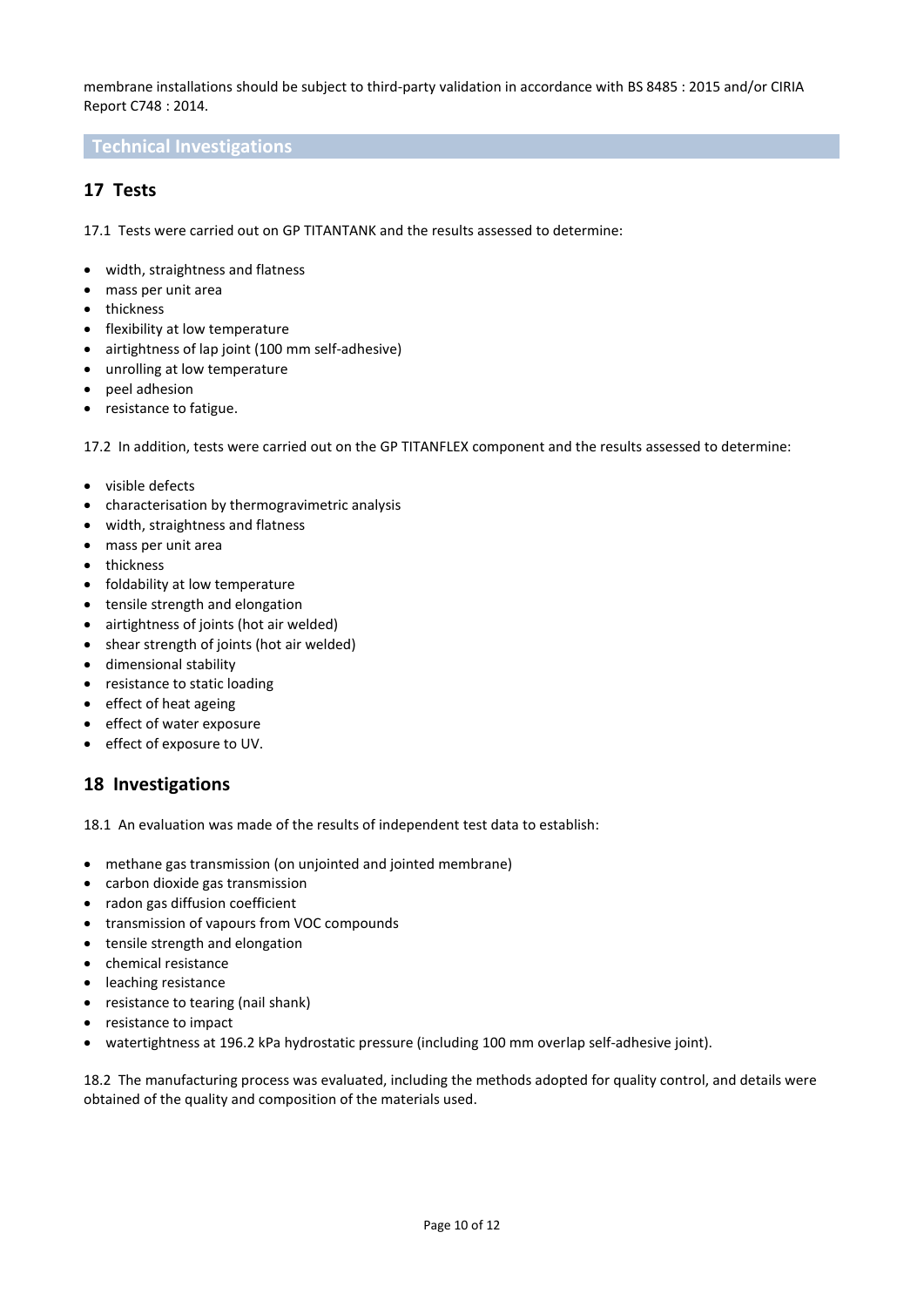#### **Bibliography**

BRE Report BR 211 : 2015 *Radon — Guidance on protective measures for new buildings*

BS 8000-0 : 2014 *Workmanship on construction sites — Introduction and general principles* BS 8000-4 : 1989 *Workmanship on building sites — Code of practice for waterproofing*

BS 8102 : 2009 *Code of practice for protection of below ground structures against water from the ground*

BS 8485 : 2015 *Code of practice for the design of protective measures for methane and carbon dioxide ground gases for new buildings*

BS EN 14414 : 2004 *Geosynthetics — [Screening test method for determining chemical resistance for landfill applications](https://shop.bsigroup.com/ProductDetail?pid=000000000030324202)*

BS ISO 15105-1 : 2007 *Plastics — Film and sheeting — Determination of gas-transmission rate — Differential-pressure methods* BS ISO 15105-2 : 2003 *Plastics — Film and sheeting — Determination of gas-transmission rate — Equal-pressure method*

CIRIA C748 : 2014 *Guidance on the use of plastic membranes as VOC vapour barriers*

CP 102 : 1973 *Code of practice for protection of buildings against water from the ground*

EN 13967 : 2012 + A1 : 2017 *Flexible sheets for waterproofing — Plastic and rubber damp proof sheets including plastic and rubber basement tanking sheet — Definitions and characteristics*

EN ISO 9001 : 2008 *Quality management systems — Requirements*